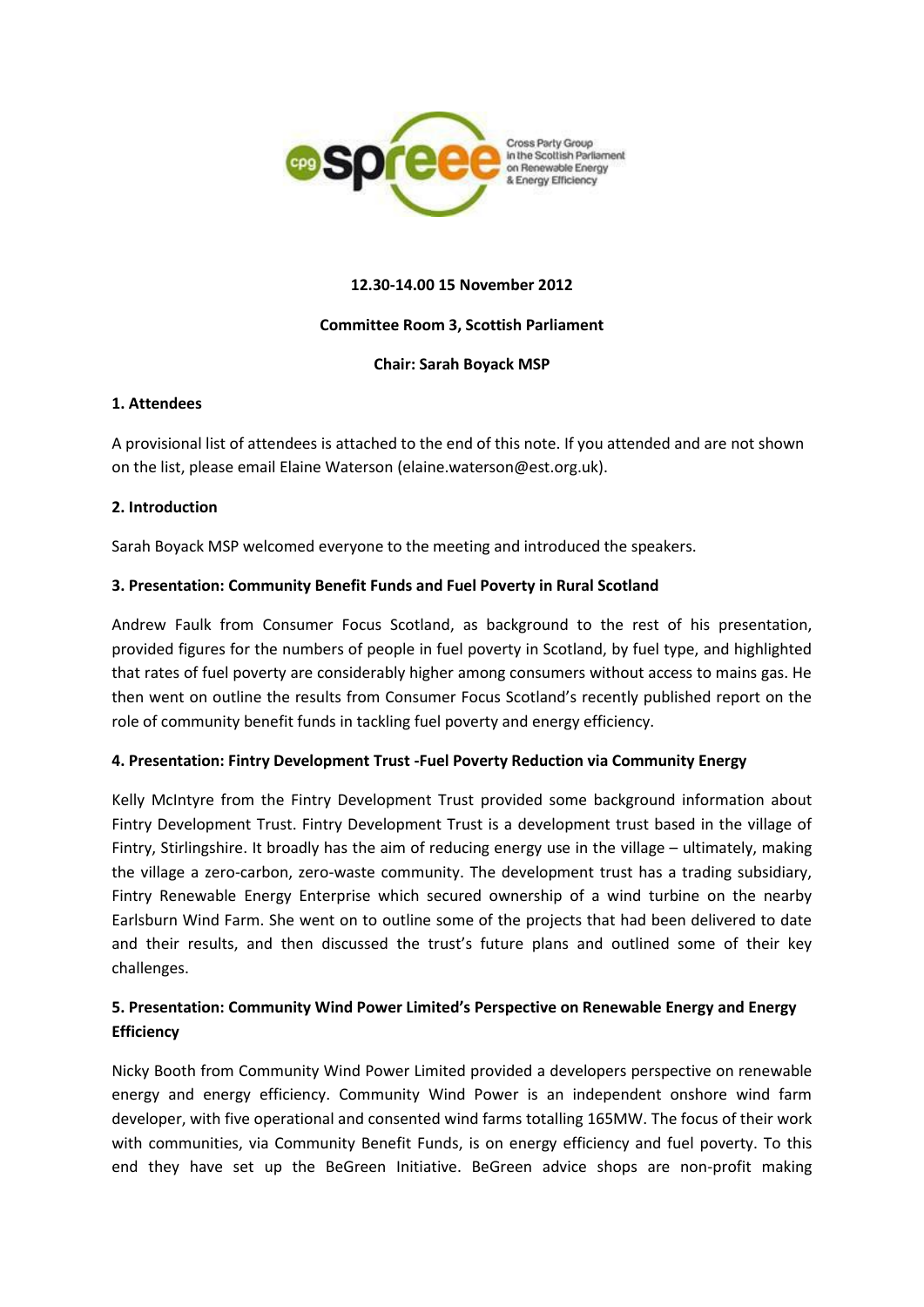organisations funded by Community Wind Power Limited's wind farms. They provide information and advice, and top-up grant funding. Nicky went on to discuss some specific BeGreen projects and outlined plans for the future.

# **6. Questions**

A range of questions were directed at the panel; please note that the intention of this meeting note is not to record a verbatim account of the meeting. Questions posed to the panel included:

- **Blair Armstrong** asked about how much income was generated by FDT's 'virtual' wind turbine each year.
- **Peter Roche** asked about community energy in urban areas and suggested this might be an appropriate topic for a future SPREEE meeting. He also flagged a forthcoming conference: Community and Co-operative Energy in Edinburgh: The Next Steps, which is taking place in Edinburgh City Chambers on  $7<sup>th</sup>$  December between 9am and 2pm.
- **Bill Rodger** asked about how the models worked, and about how things were set up in the first instance.
- **David Somervell** asked about whether BeGreen worked in partnership with 'Sustaining Dunbar'.
- **Will Sutton** asked how it was best to spread the benefits more widely over rural areas and whether local authorities had a role in helping to 'nudge' the benefits.
- **Malcolm Dickson** asked about whether or not the £ invested in community benefits was likely to have implications for planning applications.
- **Mike MacKenzie MSP** asked about people slipping back into fuel poverty.
- **John Debenham** asked about what more could be done to ensure that community benefit funds are spent on improving energy efficiency and reducing fuel poverty.

# **7. AOB**

Elaine Waterson highlighted that the next SPREEE meeting will be held on 24<sup>th</sup> January 2013 and that the topic of the meeting had not yet been agreed.

For suggestions for correction of this note and to request copies of presentations, please contact Elaine Waterson [\(elaine.waterson@est.org.uk\)](mailto:elaine.waterson@est.org.uk).

| <b>First Name</b> | <b>Surname</b> | Organisation                 |
|-------------------|----------------|------------------------------|
| <b>Blair</b>      | Armstrong      |                              |
| Nicky             | <b>Booth</b>   | Community Windpower Ltd      |
| Sarah             | <b>Boyack</b>  | <b>MSP</b>                   |
| Teresa            | Bray           | Changeworks                  |
| Colin             | Campbell       | Currie & Brown               |
| Malcolm           | Chalmers       | <b>Scottish Government</b>   |
| Stephanie         | Clark          | <b>Scottish Renewables</b>   |
| George            | Coltart        | Individual                   |
| John              | Debenham       | <b>Halcrow Group Limited</b> |

# **Attendees**